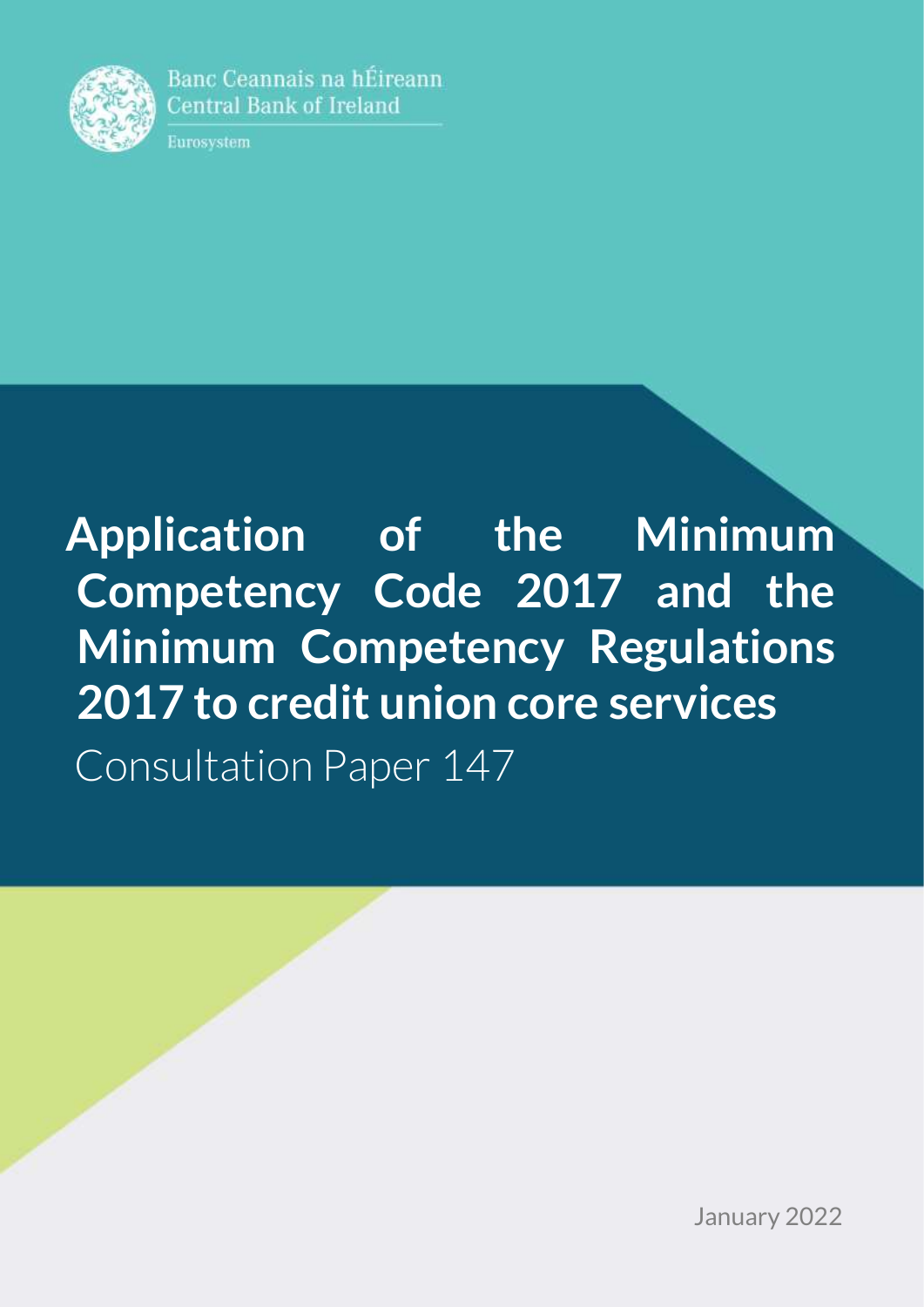# <span id="page-1-0"></span>**Contents**

| Scope of the Minimum Competency Code 2017 and the Minimum     |
|---------------------------------------------------------------|
| Proposal under CP106 to apply the MCC and MCR to credit union |
|                                                               |
|                                                               |
| Questionnaire on the level of qualification in the credit     |
|                                                               |
|                                                               |
| Engagement with credit union qualifications providers6        |
|                                                               |
|                                                               |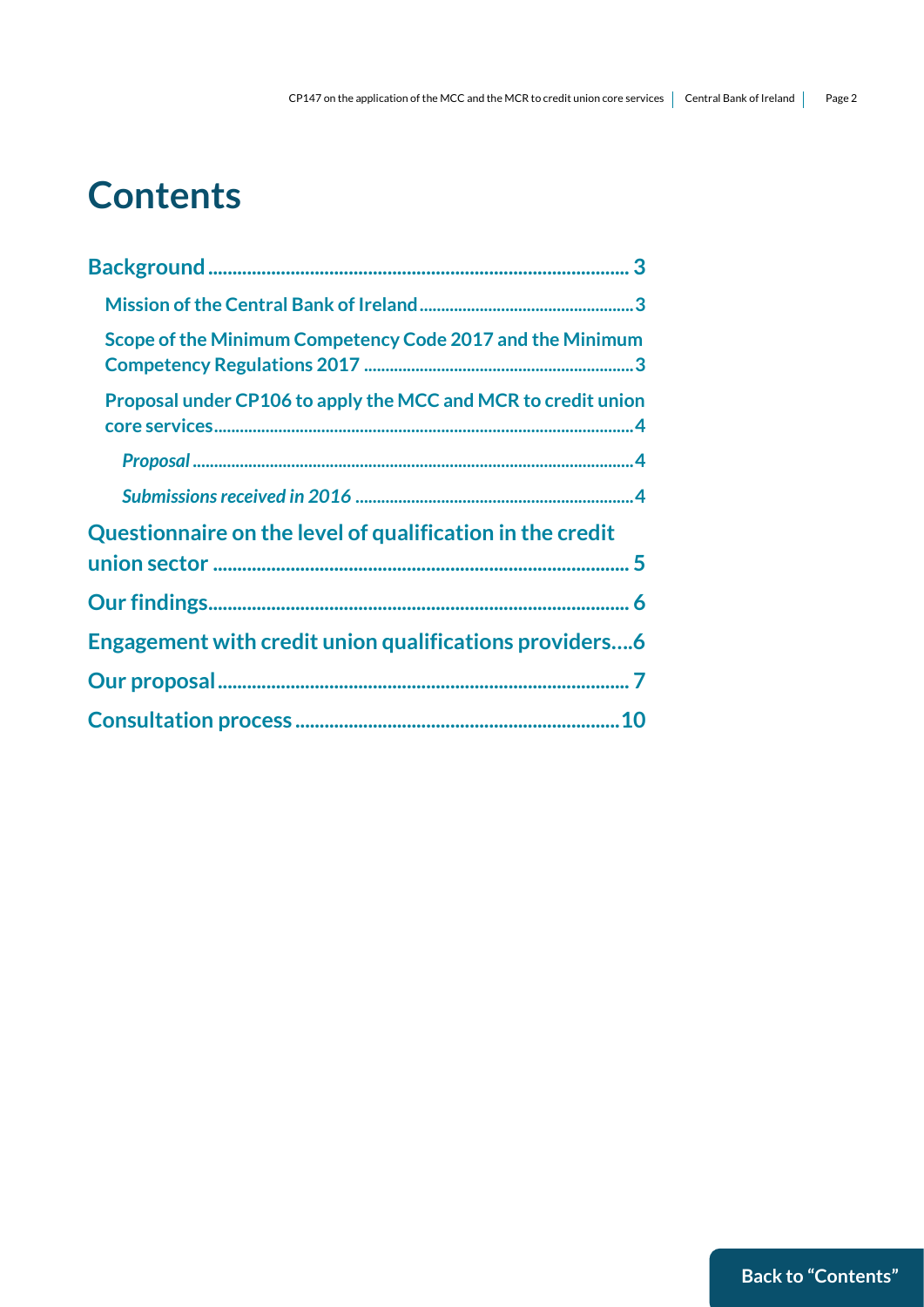# <span id="page-2-0"></span>**Background**

#### <span id="page-2-1"></span>**Mission of the Central Bank of Ireland**

The Mission of the Central Bank of Ireland (the Central Bank) is to serve the public interest by maintaining monetary and financial stability while ensuring that the financial system operates in the best interests of consumers and the wider economy. In its 2022-2024 Strategy, the Central Bank has outlined four themes, which have been identified as critical to the successful delivery of its mandate. The strategic theme of 'Safeguarding' includes protecting the interests of financial services consumers through an enhanced regulatory framework and is of particular relevance to the publication of this Consultation Paper.

### <span id="page-2-2"></span>**Scope of the Minimum Competency Code 2017 and the Minimum Competency Regulations 2017**

The minimum competency standards were first introduced by the Central Bank on 1 January 2007 and established minimum professional standards for staff of financial service providers with particular emphasis on staff dealing with consumers in relation to retail financial products.

The current standards, which are set out in the Minimum Competency Code 2017 (the MCC) and the Minimum Competency Regulations 2017 (the MCR) only apply to credit unions when:

- acting as retail intermediaries;
- providing mortgage credit agreements in line with the knowledge and competence requirements of the European Union (Consumer Mortgage Credit Agreements) Regulations 2016 ; and
- devising or creating mortgage credit products.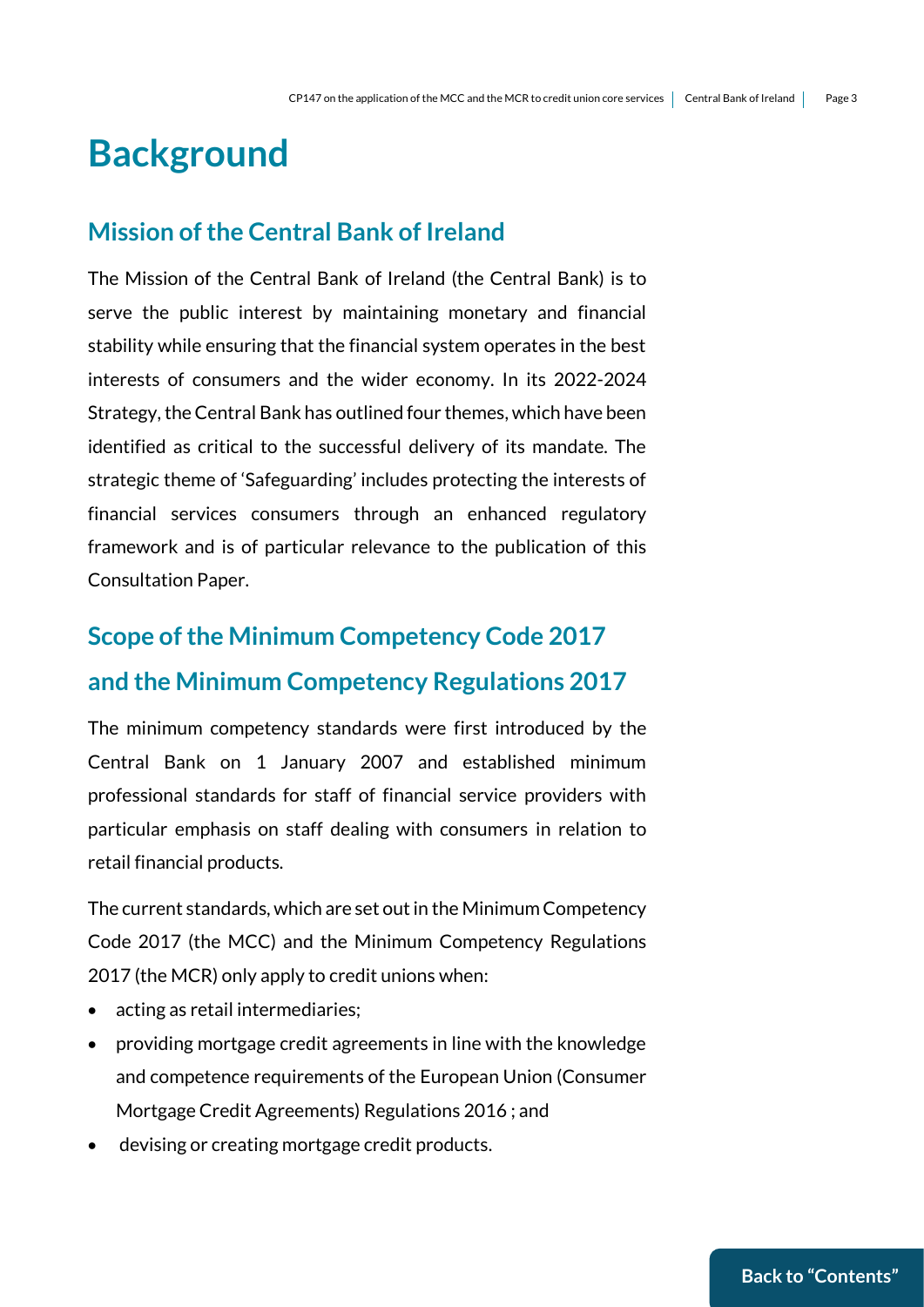At this time, the MCC and MCR do not apply to other credit union activities (core services), such as lending and term deposits.

### <span id="page-3-0"></span>**Proposal under CP106 to apply the MCC and MCR**

#### **to credit union core services**

#### <span id="page-3-1"></span>*Proposal*

In Consultation Paper 106 (CP106) published during the 2016 review of the MCC 2011, the Central Bank proposed to extend the scope of the MCC and MCR to apply to core services of credit unions, such as lending and term deposits, in order to ensure the same level of protection for consumers regardless of the type of entity they are dealing with.

#### <span id="page-3-2"></span>*Submissions received in 2016*

#### Submissions from entities other than credit unions

The responses to CP106 from non-credit union stakeholders supported the proposal that the MCC should apply to credit unions' core services.

The proposal was supported to ensure a more level playing field, resulting in higher professional standards and increased protection to consumers.

#### Credit Union Sector Feedback

The majority of credit union respondents to CP106 did not support the extension of the MCC to credit unions' core services. The main concerns raised in the submissions included the recognition of existing qualifications (e.g., ACCUP/Pathway Diploma in Credit Union Operations), the costs to the sector, grandfathering, the impact on volunteers, the inclusion of some share-based deposit accounts in the Savings and Investment category, and timing concerns, including the length of the transition period.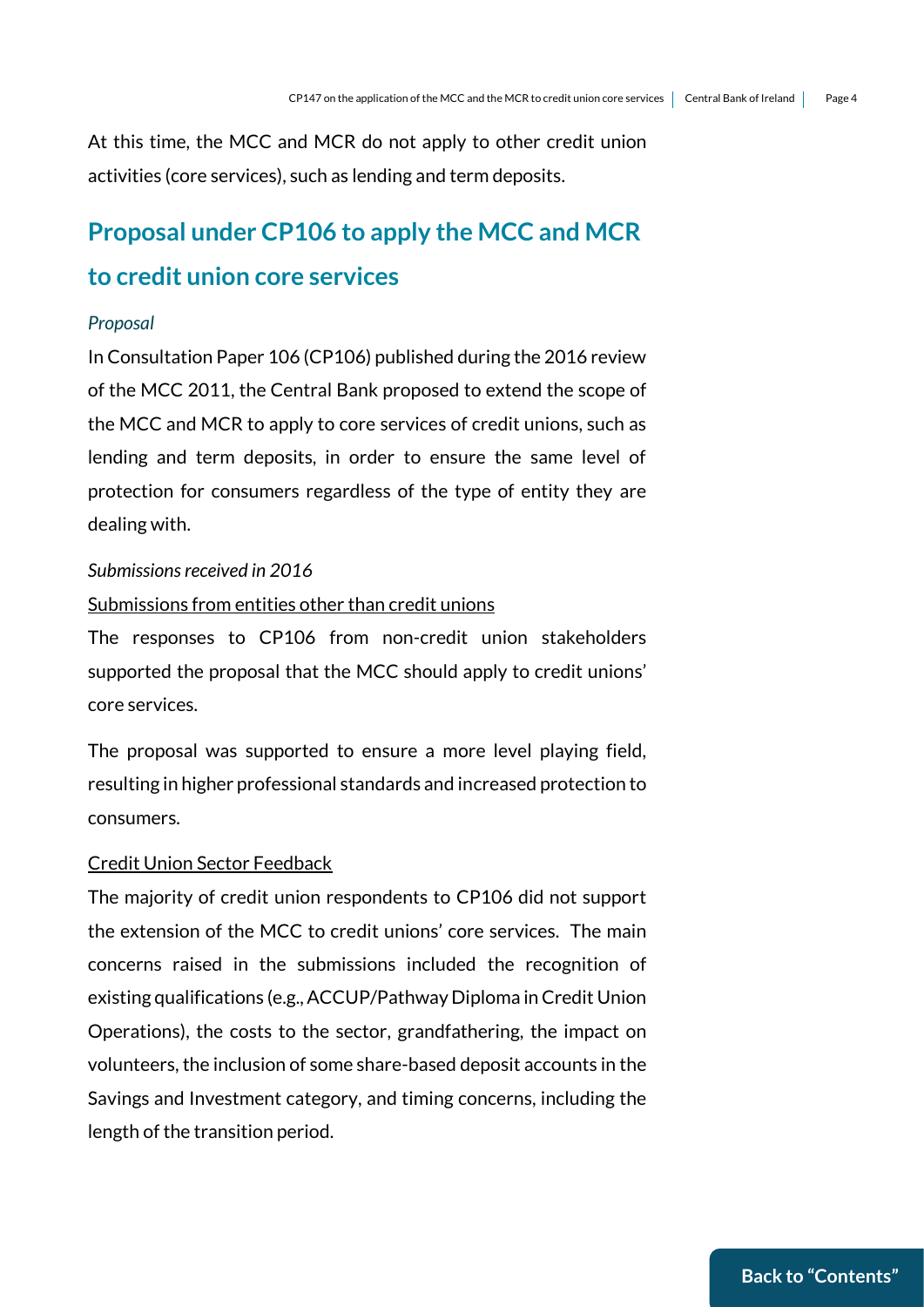Following consideration of the submissions received, the proposal was deferred pending further work (i.e., seeking information from the credit union sector about the level of qualifications already held in the sector) to gain a better understanding of the impact of the proposal on the sector.

# <span id="page-4-0"></span>**Questionnaire on the level of qualification in the credit union sector**

In early 2021, the Central Bank issued a questionnaire to the credit union sector to assess the current level of qualification of persons acting on behalf of credit unions in the provision of services relating to retail financial products such as consumer credit and savings and investments. The questionnaire sought information on the number of relevant individuals in credit unions holding qualifications currently recognised by the MCC for these categories of retail financial products. It also sought information on the number of relevant individuals holding credit union specific qualifications that are already recognised under the MCC for insurance mediation but which could be considered for recognition in respect of additional activities<sup>1</sup>.

The purpose of the questionnaire was to:

<u>.</u>

- 1. Assess how many persons are undertaking core services;
- 2. Assess how many persons hold a qualification recognised for core services not yet in scope of the MCC;
- 3. Assess how many persons hold a credit union specific qualification; and

 $1$  Subject to an assessment of whether the qualification meets the competencies set out in Appendix 3 of the MCC for the particular activity.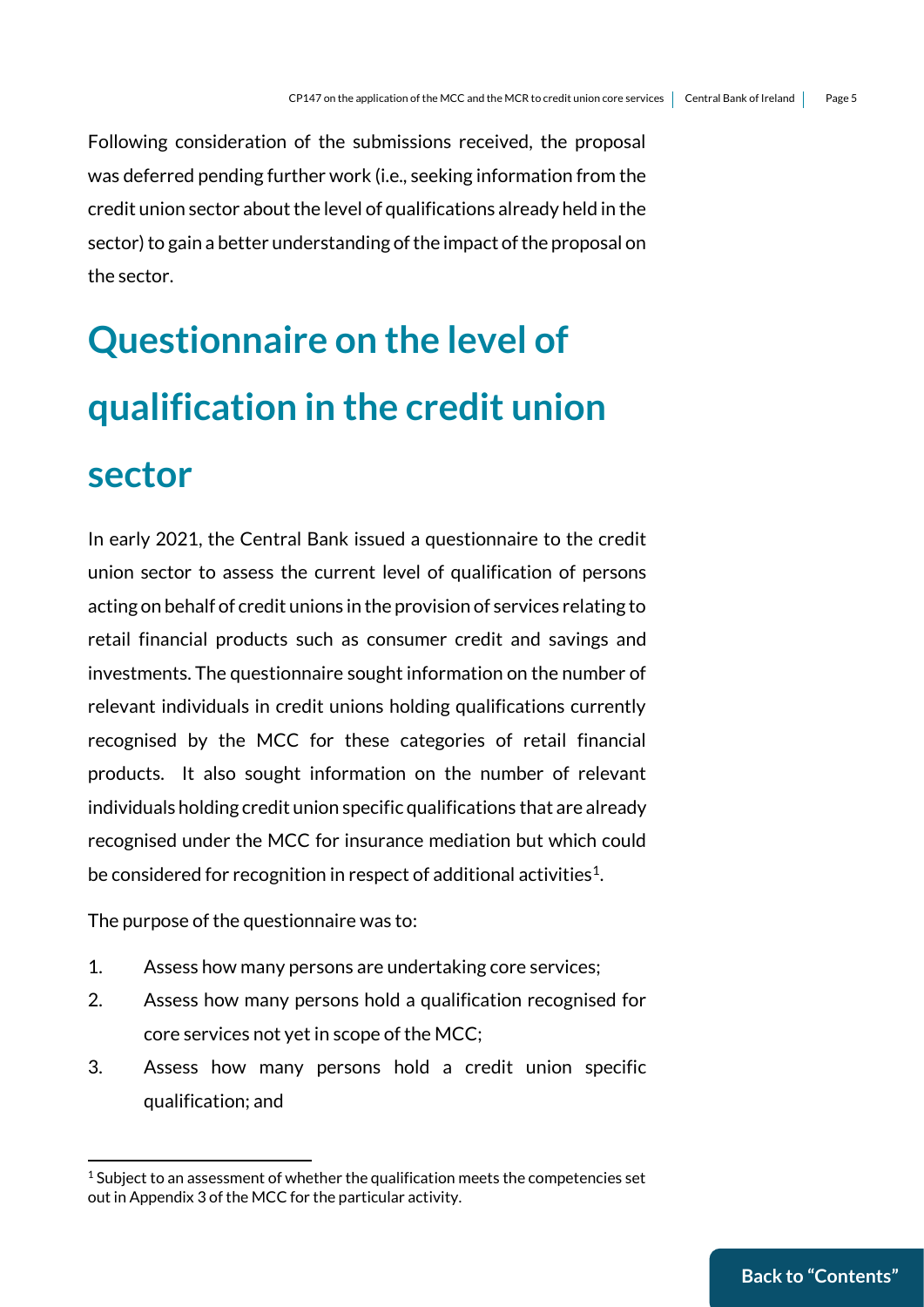4. Assess how many persons do not hold a qualification recognised for core services not yet in scope of the MCC.

## <span id="page-5-0"></span>**Our findings**

The Central Bank received 221 completed questionnaires and would like to acknowledge the high rate of participation of credit unions in responding to the questionnaire.

The analysis of the questionnaires revealed that 3,447 credit union staff provide consumer credit. Of this, we found that 1,574 (46%) people already hold a qualification recognised under the MCC for consumer credit,while a further 668 (19%) hold a credit union specific qualification currently recognised under the MCC for insurance mediation but which could be considered for recognition in respect of consumer credit<sup>2</sup>. A further 1,205 credit union staff (35%) do not hold a relevant qualification.

Regarding savings and investments, we found that 40 credit union staff hold a qualification recognised for savings and investment, while a further 22 hold a credit union specific qualification and 25 credit union staff do not hold a relevant qualification.

The number of credit union staff in scope in respect of savings and investments represented about 2.5% of the total number of credit union staff in scope of the questionnaire with a number of credit union staff also involved in activities in respect of consumer credit.

# **Engagement with credit union qualifications providers**

<u>.</u>

 $2$  Subject to an assessment of whether the content of the qualification meets the competencies set out in Appendix 3 of the MCC.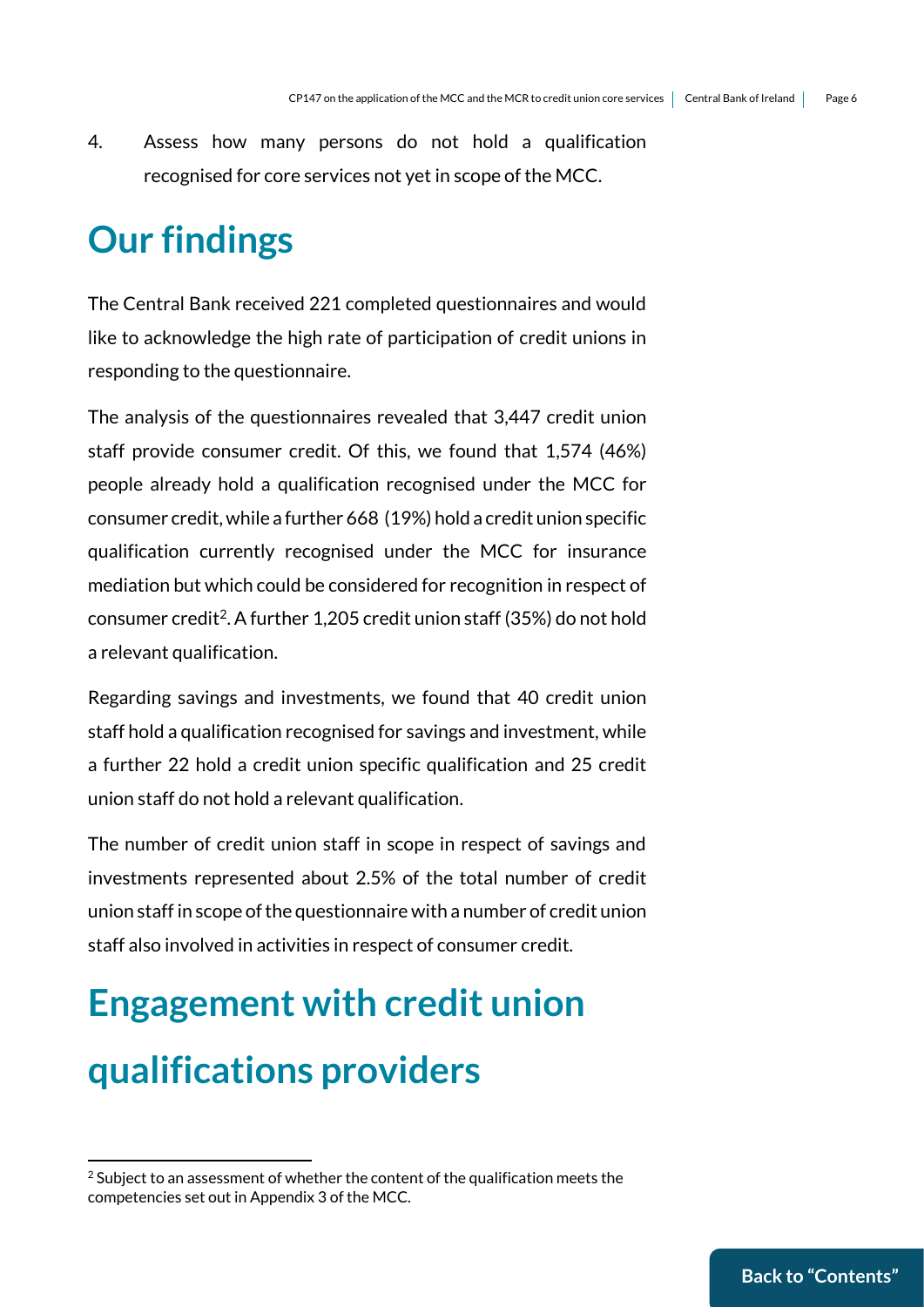The Central Bank recognises the key role that credit union representative bodies have played and continued to play in supporting credit union staff to obtain adequate training and credit union specific qualifications.

While credit union specific qualifications are only recognised in respect of credit unions acting as insurance intermediaries, they cover a broader range of topics, e.g., consumer credit. We have engaged with the providers of these qualifications to discuss the amendments that would be necessary for those qualifications to be recognised in respect of the core services that are being considered. We also discussed the process for formal recognition. We will continue to work with these providers with a view to ensuring that, insofar as possible, and provided the competencies required under the MCC are covered, those credit union specific qualifications already held by individuals within credit unions can be recognised under the MCC for credit union core services.

## <span id="page-6-0"></span>**Our proposal**

In CP106, the Central Bank highlighted the introduction of the Fitness and Probity Regime for credit unions, which has applied to all credit unions since 1 August 2015. The introduction of this regime has focussed attention on the competence and capability of individuals taking up key roles in credit unions and strengthened the regulatory framework for credit unions.

In the same vein, the Central Bank believes that all consumers deserve the same level of protection regardless of the type of firm they are dealing with. The standards set out in the MCC are a key component of the consumer protection framework.At the moment, the MCC does not apply to credit union core services. This creates a disparity in protection between: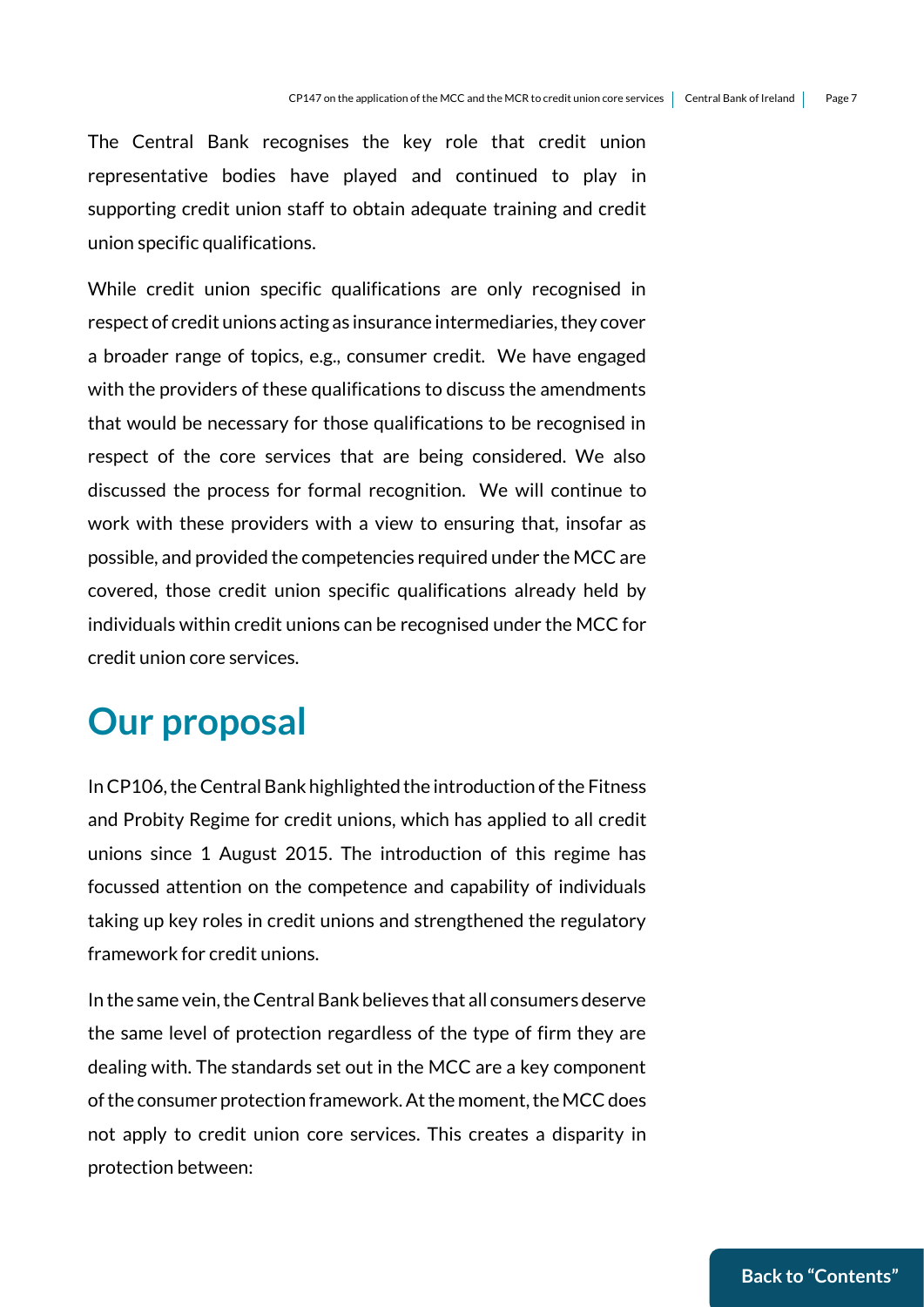- consumers of credit union core services and consumers of credit unions when acting as insurance intermediaries or providing mortgages and,
- consumers of credit union core services and consumers of similar services provided by other types of regulated firms.

However, although credit union core services are not currently in scope of the MCC, the Central Bank acknowledges the high number of staff already qualified (46%) for those services, which together with the number of staff holding a credit union specific qualification (19%) represent a large group (65%) of relevant credit union staff. The Central Bank values the willingness of credit union staff to elevate their standards and to increase their knowledge and competence in respect of services not yet in scope of the MCC. The Central Bank is also aware of credit unions' high uptake in Continuing Professional Development (CPD) training. These are positive actions that the Central Bank wishes to recognise, support and encourage through this proposal.

It is expected that the expansion of the scope of the MCC to credit union core services would bring significant benefits in terms of further strengthening the quality of the service provided to consumers, therefore also maintaining and increasing member confidence in the sector. The proposal would enhance the level of professionalism in the sector, which would support the current development of credit unions' business models.

We believe that all relevant individuals should be able to demonstrate that they possess the necessary knowledge and expertise when dealing with consumers. The findings of the questionnaire indicate that individuals in the credit union sector already hold a significantly high level of qualification.We believe that applying the MCC and MCR to credit union core services would help to build on this already high level of training and expertise in credit unions and promote the same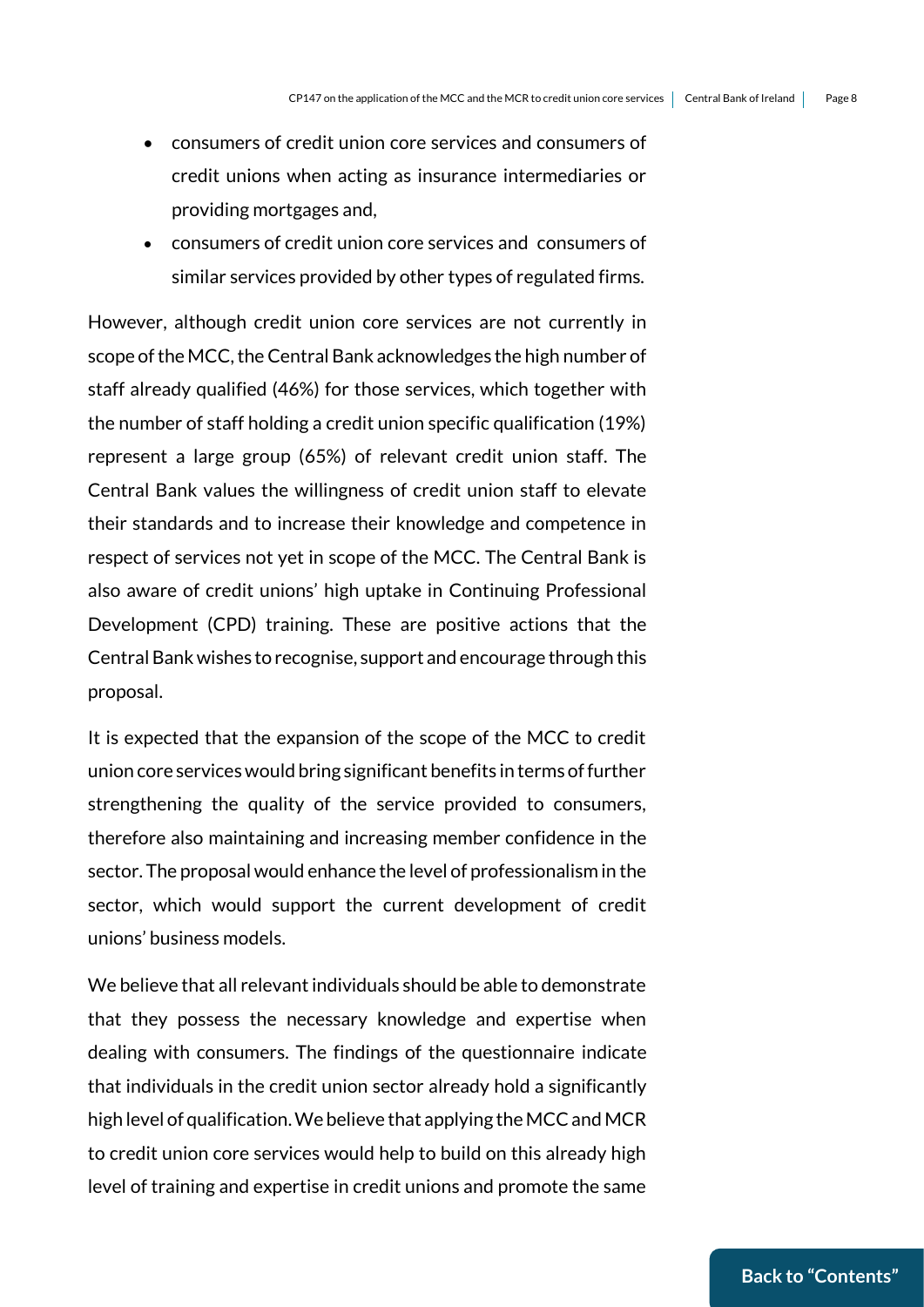standards for their core lending and term deposit activities as already apply to other services provided by credit unions, such as the provision of mortgage lending and insurance.

#### Question 1

Do you agree that the scope of the MCC and MCR should be extended to apply to credit unions' core services? Please set out the reasons for your views.

In the event that the MCC and MCR are extended to apply to credit unions' core services, a transitional period would be introduced to allow credit union staff time to obtain the relevant recognised qualifications. As is the case of other sectors that have been brought into the scope of the MCC since its introduction in 2007 (e.g., debt management, credit servicing firms), this transitional period would be for four years. This standard period of four years would start from the date of application of the MCC to credit union core services. During those four years, persons subject to the MCC would be allowed to continue providing services without supervision provided that they are working towards obtaining a relevant recognised qualification. There would also be a lead-in period of six months prior to the date of application of the MCC to credit union core services.

#### Question 2

Do you agree that a four-year transitional period is sufficient for credit union staff to obtain relevant recognised qualifications? Please set out the reasons for your views.

If you disagree, please set out what you would consider an appropriate transitional period for the application of the MCC and MCR to credit union core services.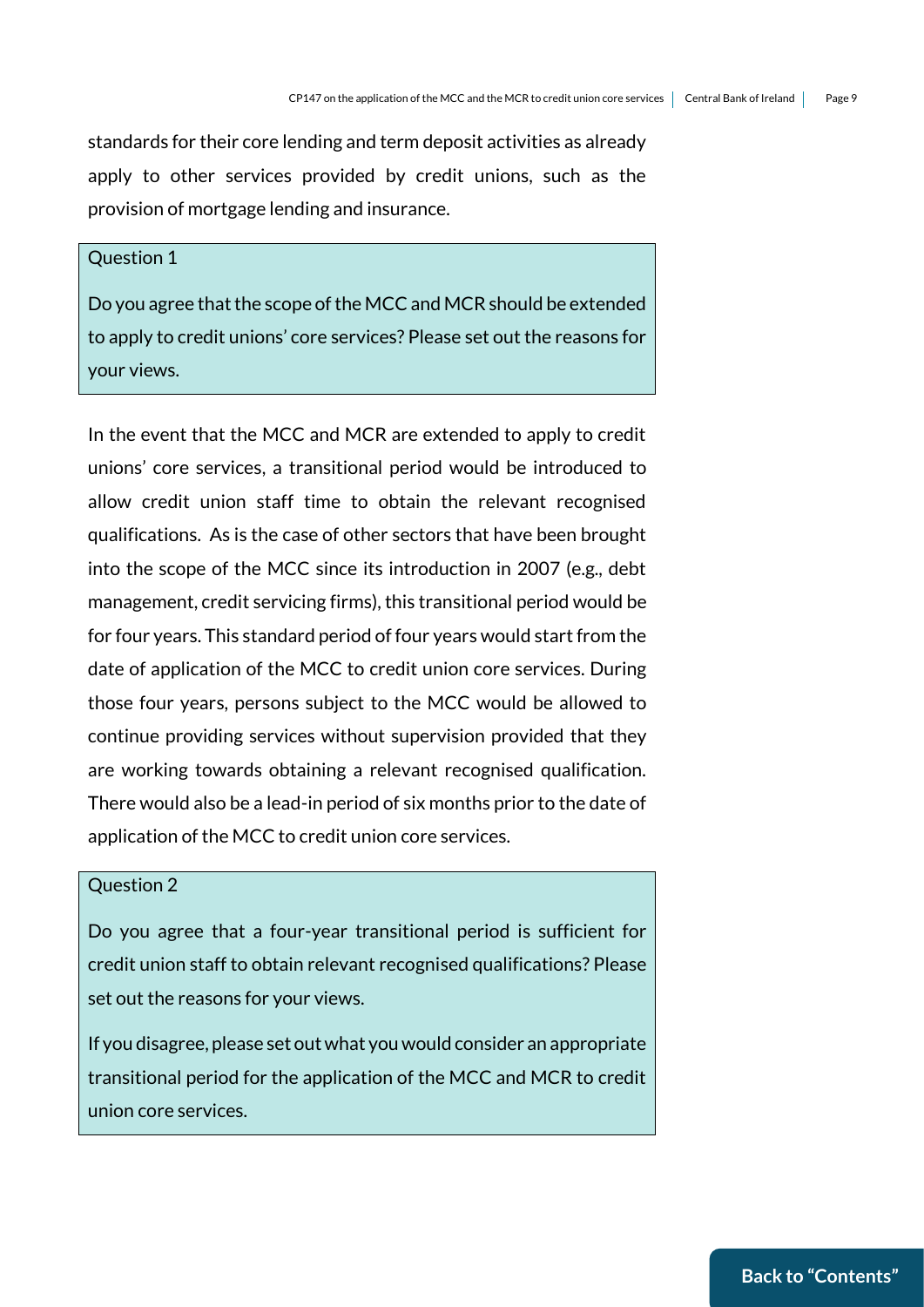Subject to the analysis of the submissions it will receive from this consultation, the Central Bank is considering applying the MCC and MCR to all credit unions by early 2023.

#### Question 3

Do you agree with the timeline? Please set out the reasons for your views.

If you disagree, please set out what you would consider an appropriate timeline for the application of the MCC and MCR to credit union core services.

## <span id="page-9-0"></span>**Consultation process**

This Consultation Paper seeks stakeholder views on the Central Bank's proposal to apply the MCC and the MCR to credit union core services such as lending.

The Central Bank invites general feedback from interested stakeholders, including firms, representative bodies, consumers and service providers.

We encourage submissions to be submitted by email due to remote working. When submitting a response via email, the Central Bank asks that respondents include the following subject heading in their email "Consultation on the application of the MCC and MCR to the credit union sector" and address their response to [consumerprotectionpolicy@centralbank.ie.](mailto:consumerprotectionpolicy@centralbank.ie)

The consultation will remain open for three months from **19 January 2022 to 19 April 2022.**

It is the policy of the Central Bank to publish all responses to its consultations. The Central Bank will make all submissions available on its website. Commercially confidential information should not be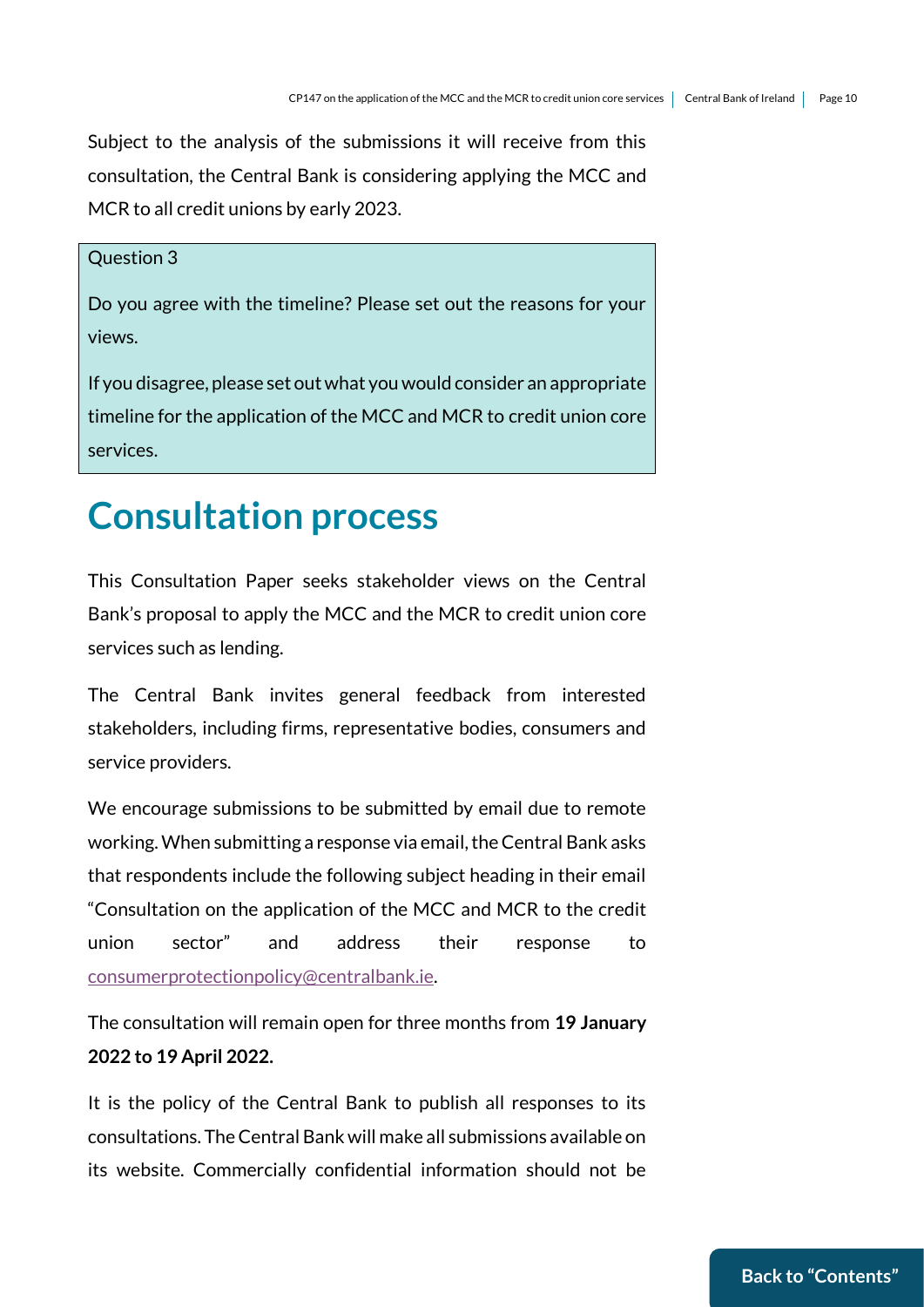included in consultation responses. Information deemed potentially libellous or defamatory will not be published. The Central Bank will accept no liability in respect of any information provided, which is subsequently released, or in respect of any consequential damage suffered as a result.